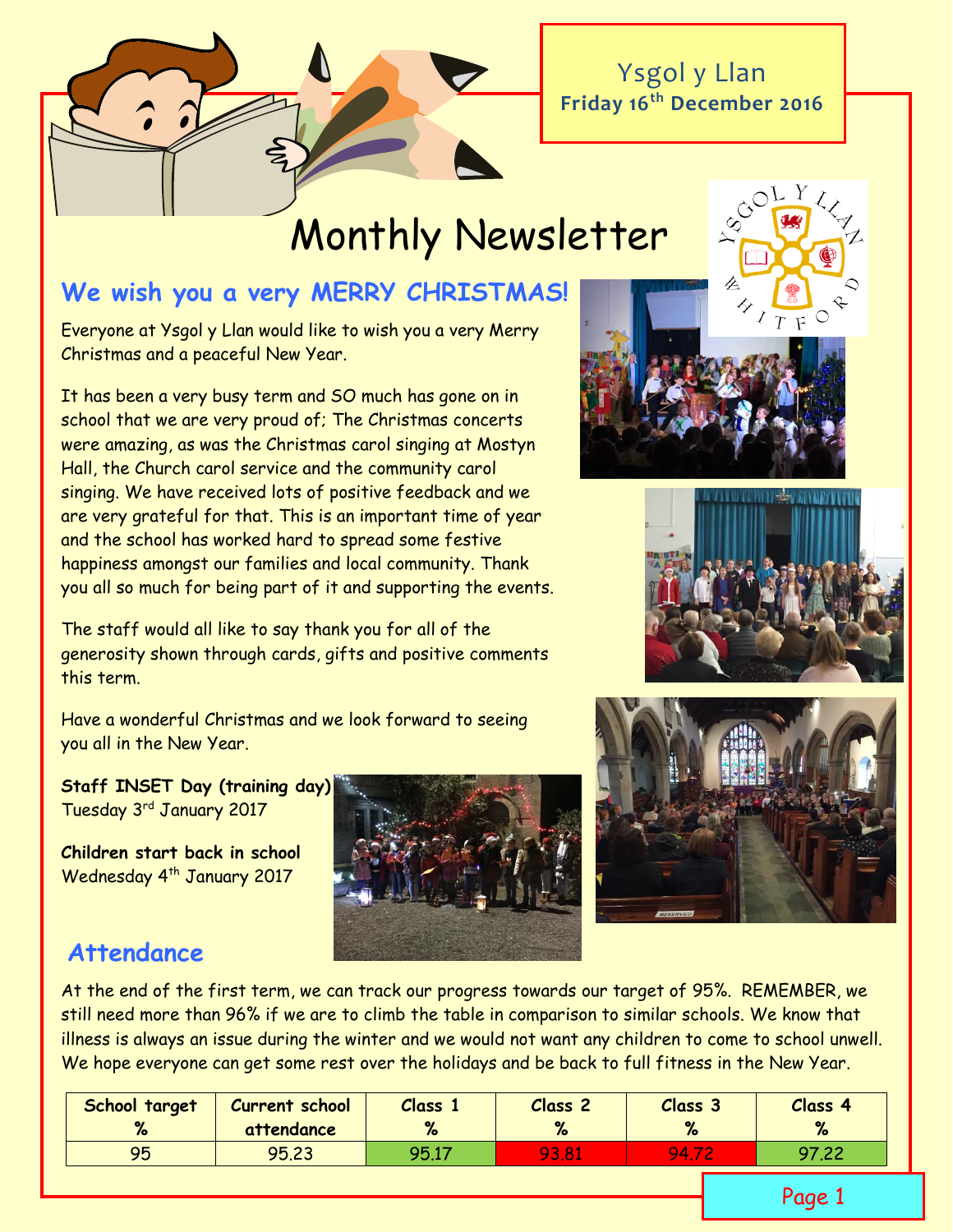Ysgol y Llan Newsletter Page 2

# **Confirmation Congratulations**

This year, 7 pupils from Ysgol y Llan were confirmed by Bishop Gregory in St. Asaph Cathedral on Wednesday 7<sup>th</sup> December.

Congratulations to Thomas, Will, Julie, Dylan, Luke, Evie and Esme on their Confirmation!

# **Outdoor Classroom**

Many thanks to the parents, staff and pupils who took the time to help out during a Saturday morning to paint the outdoor classroom. It is finally with us and we hope that the children can use it early in the New Year. We still have a little work to do – paving leading up to the classroom, a second coat of preservative, indoor preservative and electrics. If you can help in any way, please get in touch as we would appreciate any support, however big or small. Thank you in advance!









THANK YOU all for your generosity and support in helping to raise money for this building. Once it is ready, we will have a grand opening to celebrate what you have helped us to achieve!